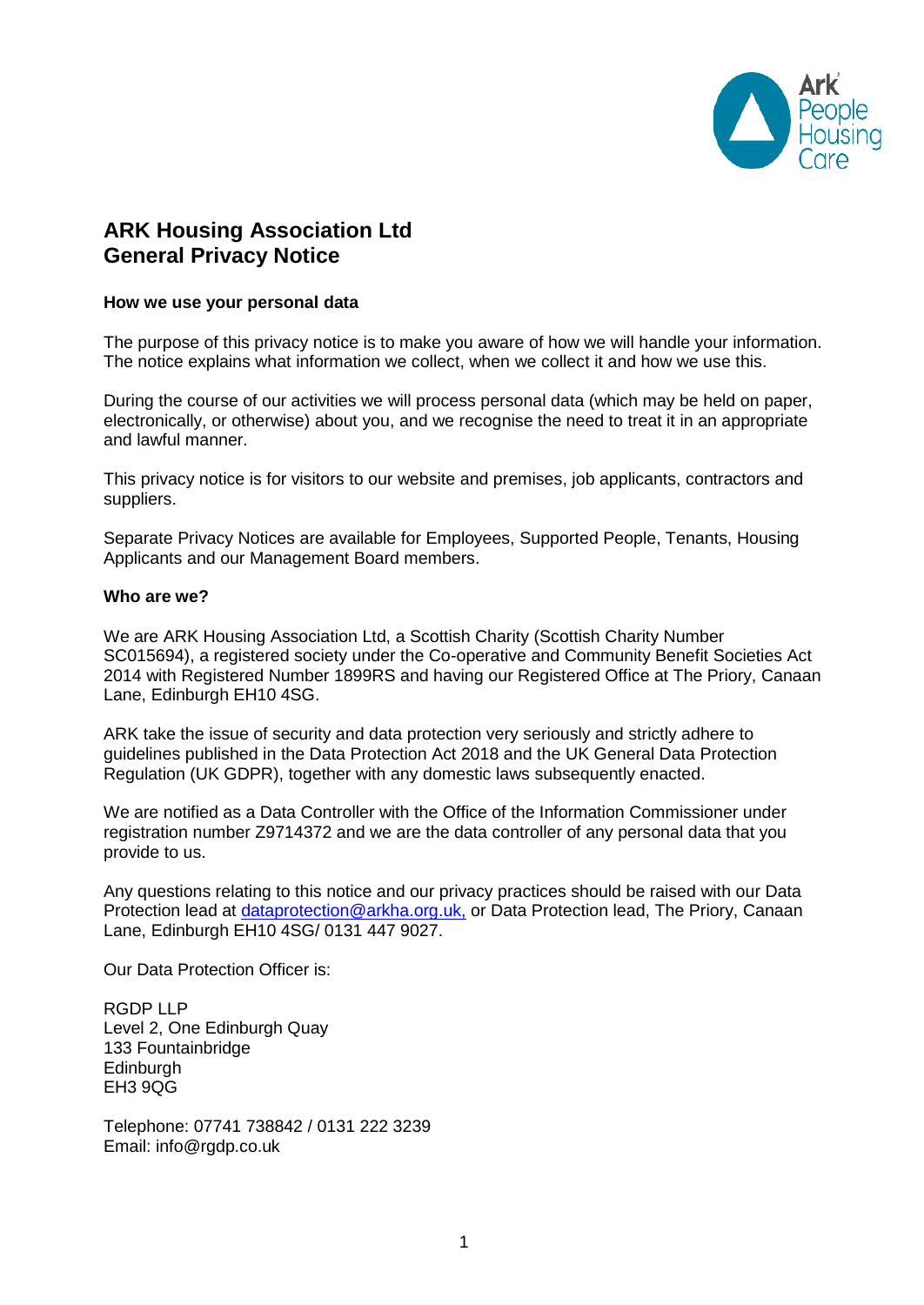## **How we collect information from you and what information we collect**

We collect information about you:

- when you supply services to us
- when you apply for a job with us
- when you visit our website or from your use of our online services
- from arrangements to make payment to us (such as bank details, employment details and any other income and expenditure related information);
- when you visit our premises including offices, estates or properties (including CCTV images where these are in place)
- If you submit a complaint
- when you apply to become a member
- when you request or are in receipt of our services
- or otherwise provide us with your personal details;

## **The information we collect may include:**

- Name and previous names
- Address, previous address
- Telephone numbers
- E-mail address
- National Insurance Number
- Financial Information such as bank details
- Next of Kin
- Details of any relevant offences
- Health data, ethnicity, Immigration status;
- ID such as Passport/ Birth Certificate, as well as a photograph;
- Photographs of you by consent if you attend an ARK event

### **Why we need this information about you and the legal bases for processing**

We need your information and will use your information:

- For all purposes consistent with the proper performance of our operations and business
- To undertake and perform our obligations and duties to you in accordance with the terms of a contract with you
- In relation to information disclosures to comply with relevant legal obligations
- To enable us to supply you with the services and information which you have requested
- To analyse information we collect so that we can administer, support and improve and develop our business and the services we offer
- To contact you in order to send you information about our services and details of any changes to our services which may affect you

When we use your information, we are required to have a lawful basis to do so. The lawful bases we may rely on include:

- **Consent:** where you have given us clear consent for us to process your personal information for a specific purpose. This will only apply in limited circumstances where we have clearly asked for your consent
- **Contract:** where our use of your personal information is necessary for a contract we have with you, or because you have asked us to take specific steps before entering into a contract. This includes where you apply for housing and in order to enter into and perform your tenancy agreement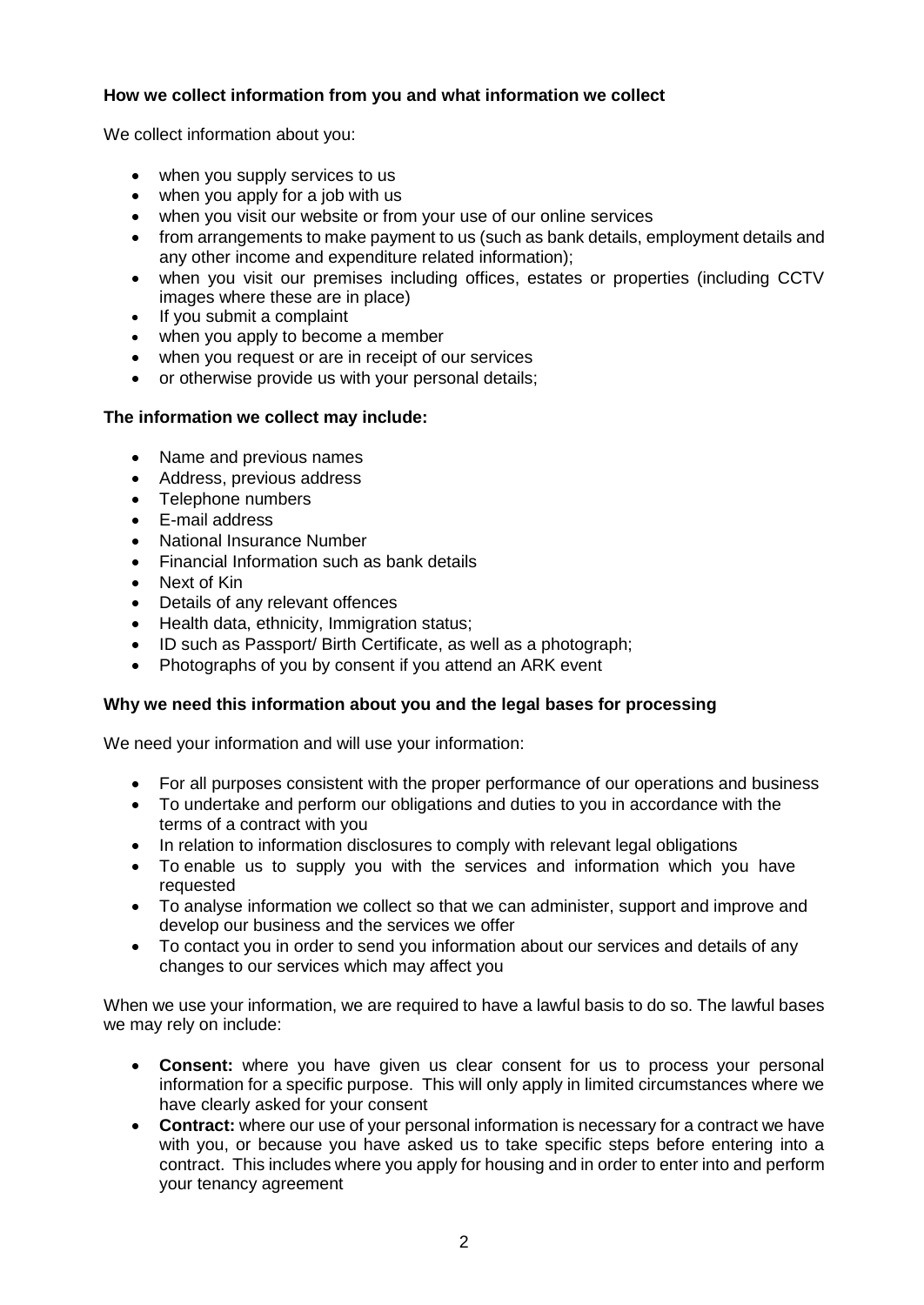- **Legal obligation:** where our use of your personal information is necessary for us to comply with the law. This includes our regulatory obligations, such as those imposed on us by the Scottish Housing Regulator
- **Vital interests:** where our use of your personal information is necessary to protect you or someone else's life
- **Public task:** where our use of your personal information is necessary for us to perform a task in the public interest or for our official functions and the task or function has a clear basis in law. This may apply to our public functions as a registered social landlord
- **Legitimate interests:** where our use of your personal information is necessary for our legitimate interests or the legitimate interests of a third party (unless there is a good reason to protect your personal information which overrides our legitimate interests).

Some of the personal data that we process in relation to you is called 'special category personal data'. This type of data is more sensitive and therefore needs more protection including an additional legal basis.

We process special category data, as relevant, in relation to gender, health and ethnic origin. We process this data so that we can provide our housing service in accordance with the substantial public interest involved in our work as a Registered Social Landlord.

## **Sharing of Your Information**

The information you provide to us will be treated by us as confidential and will be processed only by our employees within the UK, subject to the comments in the 'Transfers outside the UK' section below.

We may disclose your information to other third parties if we are required to by law or if they who act for us for the purposes set out in this notice or for other purposes approved by you, including the following:

- If we require to begin legal proceedings in relation to you, or if we are required to disclose information by law
- If we enter into a joint venture with or merge with another business entity, your information may be disclosed to our new business partners or owners
- If we require to conduct an investigation, for example in relation to a complaint, Health and Safety related incident
- If we are investigating payments made or otherwise, your information may be disclosed to payment processors
- If we are conducting a survey of our products and/ or service, your information may be disclosed to third parties assisting in the compilation and analysis of the survey results;
- In the event of an adult or child protection concern or issue, with the relevant NHS service (e.g. General Practitioner) and/ or Local Authority; and
- In relation to payments received from you or made to contractors or suppliers in relation to your property, in accordance with our obligations to share details of our financial transactions with the relevant auditors and regulators.

Unless required to do so by law, we will not otherwise share, sell or distribute any of the information you provide to us without your consent.

### **Transfers outside the UK**

If required we may transfer your information outside the UK as follows:

- To EU/EEA countries or countries which have an adequacy agreement with the UK or EU.
- To countries outside the EU/EEA where there is no adequacy agreement. In these instances we will ensure that appropriate safeguards are in place.